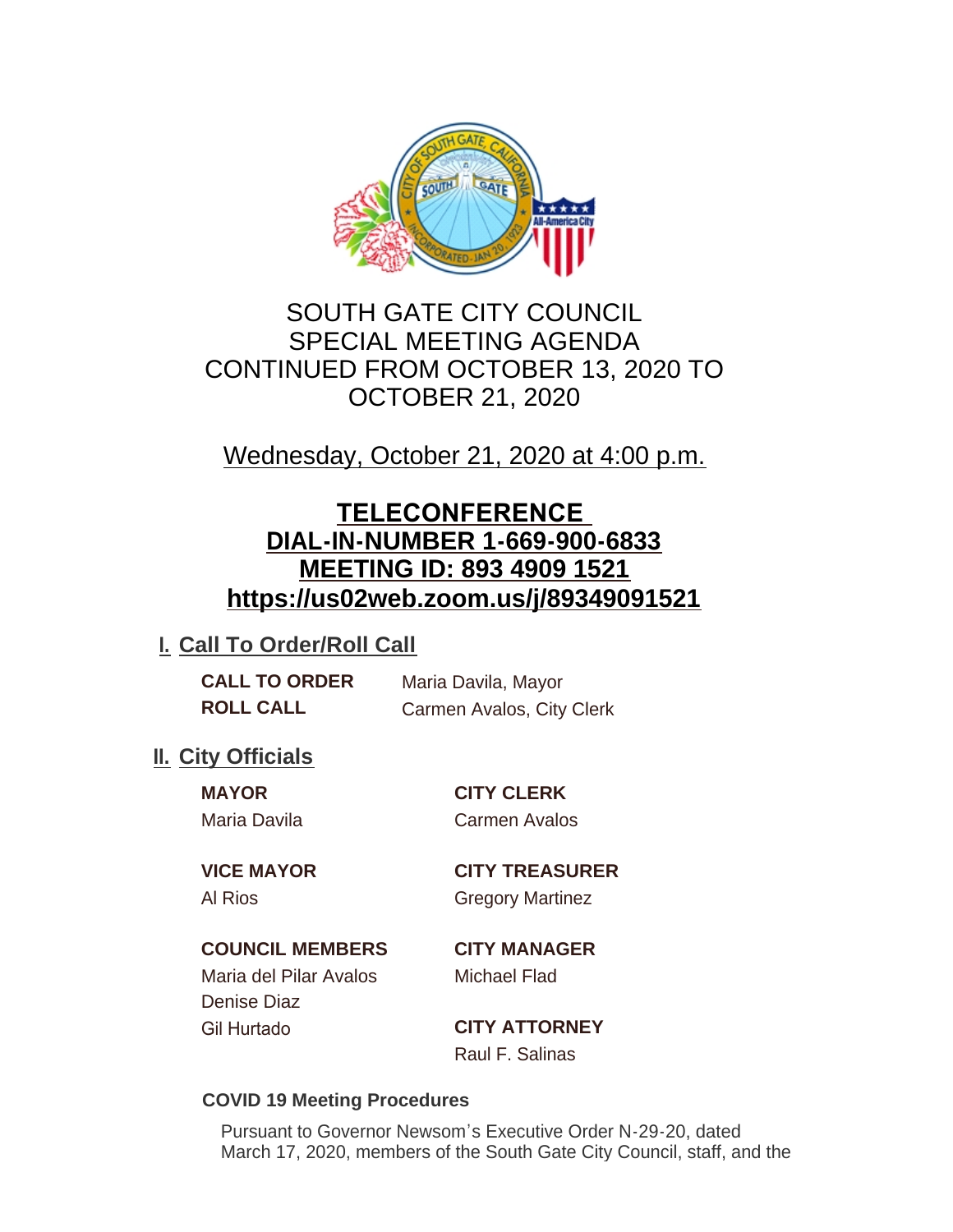March 17, 2020, members of the South Gate City Council, staff, and the public will participate in the October 21, 2020 meeting via a teleconference. To avoid exposure to COVID-19 this meeting will be held with City Council Members participating via teleconference by calling Dial-in-Number: 1 (669) 900-6833 and Meeting ID: 893 4909 1521 and https://us02web.zoom.us/j/89349091521

Additionally, you may submit your comments electronically by emailing the City Clerk at cavalos@sogate.org.

#### **Procedure for Participation:**

Any person wanting to participate may request to "speak" on an agenda item. Once acknowledged and authorized by the Mayor the person may speak. Alternatively, any person may submit comments on an item electronically by emailing cavalos@sogate.org. Submissions by email must be received 30 minutes prior to the posted start time of the meeting if emailing subject.

Subject line should read: **COMMENTS FOR ITEM \_\_\_\_\_, MEETING OF OCTOBER 21, 2020**.

Please note, you will enter the meeting muted, but if you want to comment on an Agenda Item or during the public comment portion of the Agenda, raise your hand or press \*9 at the appropriate time indicated by the Mayor. When you are selected to speak, you will hear that you are unmuted, this is the time to make your public comments. Your patience with these changes is appreciated as the City adjusts to new ways of conducting business during the COVID-19 pandemic. Thank you.

**Accessibility:** Reasonable accommodations for individuals with disabilities will be handled on a case-by-case basis and in accordance with the Americans with Disabilities Act and Governor Newsom's Executive Order N-29-20. Please call the Office of the City Clerk at 323.563.9510.

### **Meeting Compensation Disclosure III.**

Pursuant to Government Code Section 54952.3: Disclosure of compensation for meeting attendance by City Council Members is \$650 monthly regardless of the amount of meetings.

## **Closed Session: (ATTY) IV.**

#### **1. CONSIDER THE EVALUATION OF PERFORMANCE OF A PUBLIC EMPLOYEE**

Pursuant to Government Code Section 54957 and 54957.6

a. City Manager

## **Special Meeting Adjournment V.**

I, Carmen Avalos, City Clerk, certify that a true and correct copy of the foregoing Meeting Agenda was posted on October 20, 2020 at 9:55 a.m.,